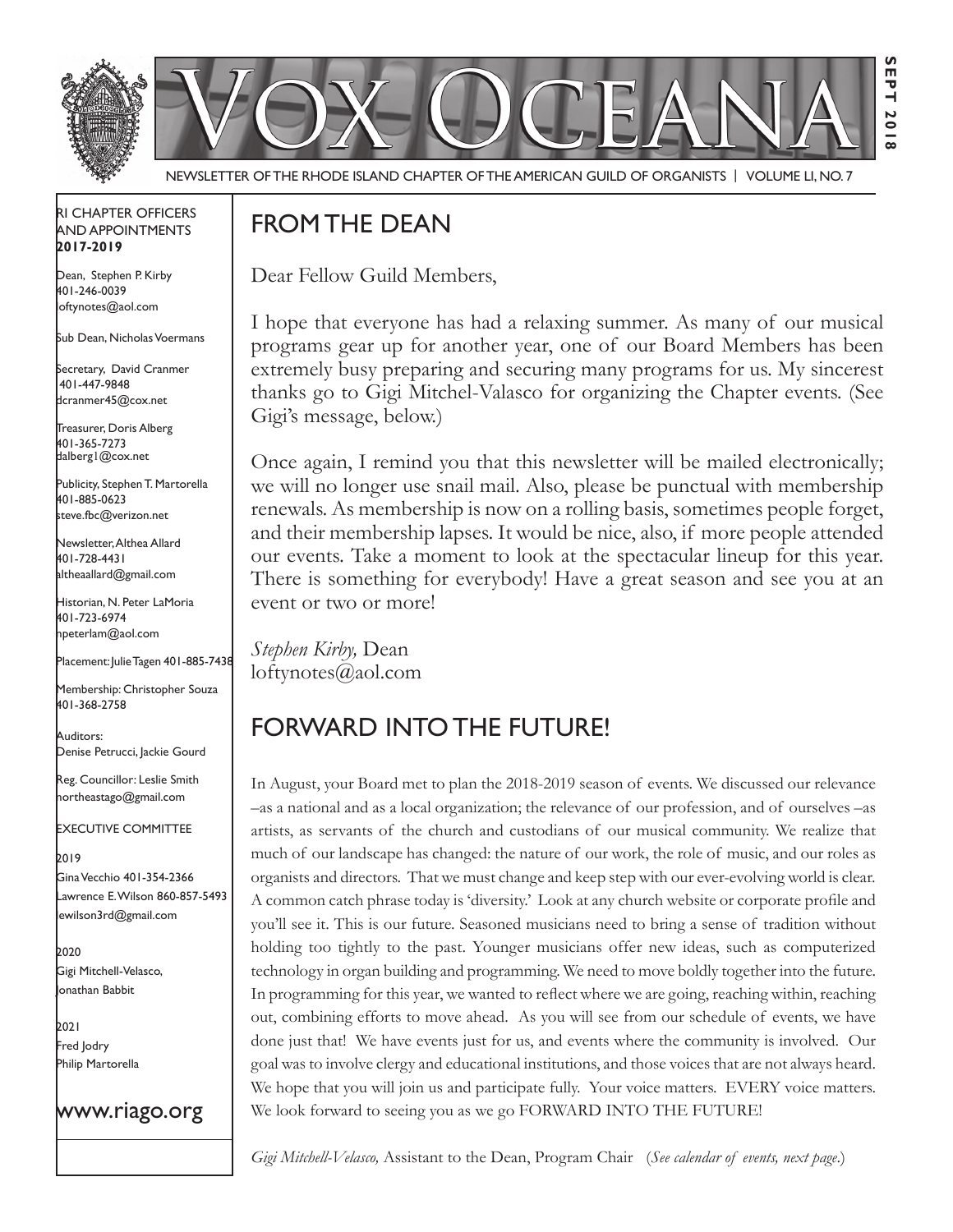#### **Tuesday, October 15, 2018 at 7:00 p.m. – DISCOVERING DIVERSITY**

Opening get-together with cakes and pastries. Hymn-sing featuring hymns on diversity. Talk by **Chaplain-designate, Rev. Jamie Washam**, Minister of First Baptist Church in America on *Diversity in the Church, Diversity in Music* and the role of embracing a new order. Induction of offcers and introduction of our new RIAGO Chaplain. *First Baptist Church in America, 75 North Main Street Providence, RI*

#### **Saturday, November 17, 2018 at 9:00 a.m. to 3:00 p.m. – A TRIP TO EUROPE AND SOUTHEAST ASIA**

Okay – maybe just a trip to Taunton, Massachusetts. I know Rhode Islanders feel that's just about as far! We will collaborate with our friends from Southeastern Massachusetts AGO in an event they are hosting, highlighting the new Hauptwerk Meta Organ by organ builder, technician and organist, **Dan Lemieux**. Lemieux calls it "a Pipe Organ Revolution based on traditional pipe organ building skills, values and the tools of our age," creating the ultimate playing machine! Curating in virtual (digital) replicas of famous organs from around the world, alongside Meta's computer system built from the ground up, Lemieux is creating a world of great organs both American and European all in one console without ever leaving New England! Dan and I will be demonstrating, followed by a short recital by **Nathaniel Castro.** Then the Meta Organ console is open for a chance to try it for yourself. Other events include a talk on choral music by **James Jordan** of Paraclete Press from the Community of Jesus Monastery in Orleans, a lecture-demonstration on Thai music with Gamelan, and a box lunch. Join **Dean Thomas Sargeant** at the S.E. Mass AGO mini-convention as we touch music from around the globe!

*St. Andrew the Apostle Parish, 19 Kilmer Avenue, Taunton, MA* 

#### **Saturday, February 2, 2019 [time TBD] – DISCOVERING OUR ANCIENT ROOTS AND TRADITIONS**

A service of *Lessons and Carols for Candlemas* at Grace Episcopal Church, downtown Providence, hosted by **Vince Edwards** – music of Holst, Britten, Eccard and Victoria. **Frederick Jodry** will be conducting the Brown University Chorus, with Vince Edwards at the organ. Reception to follow in the Pavilion building. Candlemas, or the Feast of the Presentation of Our Lord Jesus and the Feast of the Purifcation of the Blessed Virgin Mary, is a Christian holy day commemorating the presentation of Jesus at the Temple.

*Grace Episcopal Church, 300 Westminster Street, Providence, RI*

#### **Friday, March 22, 2019 at 7:30 p.m. – KATELYN EMERSON SOLO RECITAL**

Exciting young concert organist, **Katelyn Emerson**, will be our special guest artist this season and will play the magnifcent organ of S. Stephen's Church in Providence. Hosted by S. Stephen's organist, **Dr. James Busby**, Katelyn, who won AGO's National Young Artist competition, is concertizing all over the world. *The American Organist* calls her playing, "tasteful and elegant." *Boston Musical Intelligencer* says, "she is indeed a 'Rising Star' in the organ world." *The Portland Press* declares, "Emerson… shows every indication that she will become one of her generation's most prominent organists." *S. Stephen's Church, 114 George Street, Providence, RI* 

#### **June 2019, second week [date and time TBD] - WOMEN IN MUSIC RECITAL**

A showcase of women artists playing women composers, this year's Members' Recital, hosted by **Patrick Aiken** at Central Congregational Church, will feature organists **Diana Norton Jackson**, an authority of the music of female composers, and **Gigi Mitchell-Velasco.**

*Central Congregational Church, 296 Angell Street, Providence, RI*  For updates, contact Gigi Mitchell-Velasco at Namenlose@aol.com or 401.965.4641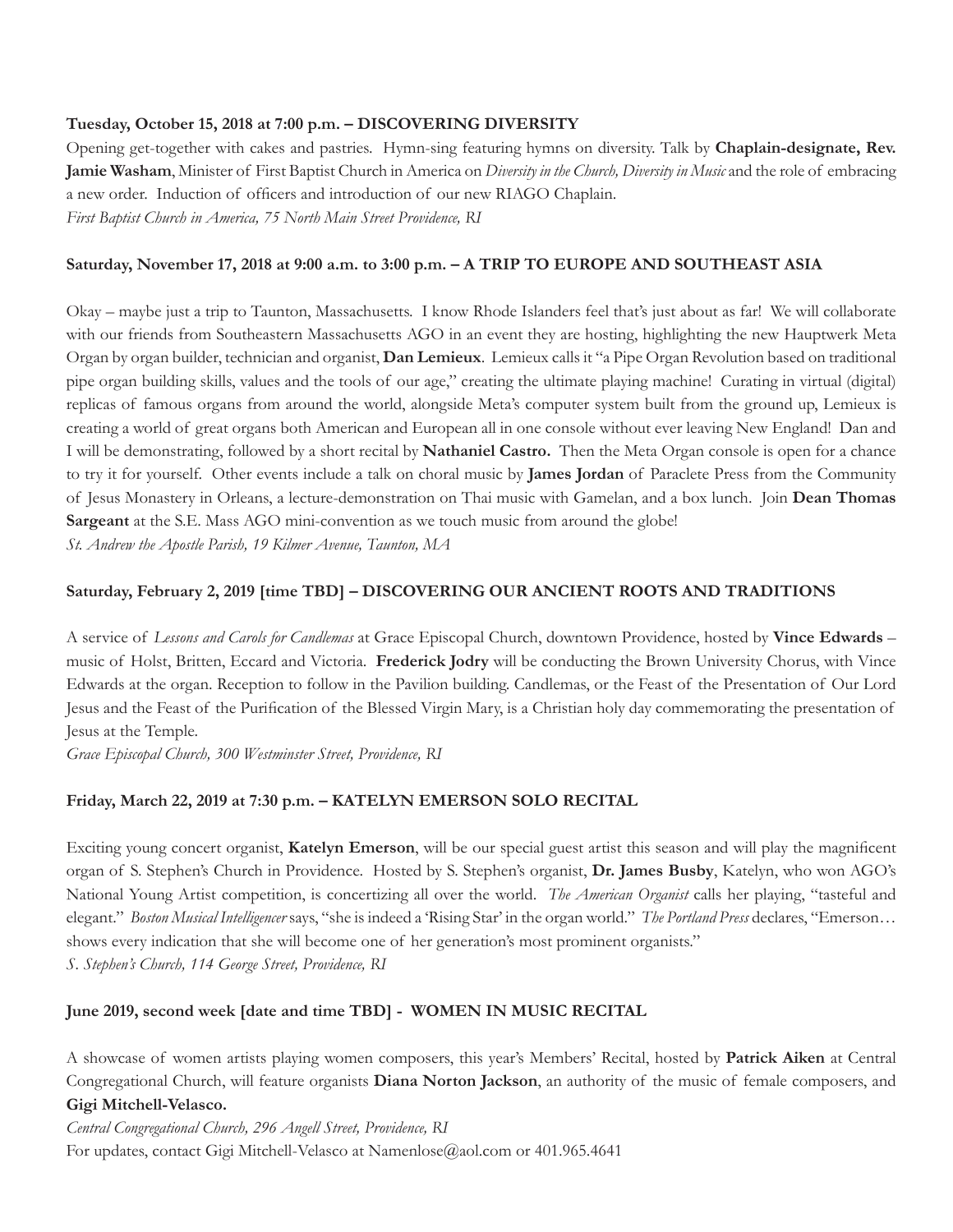## PLACEMENT LISTINGS

*Contact Julie Tagen (401-225-9594) to list*

St. Mark's Episcopal Church 3/18 111 East Shore Rd., Warwick, RI 02889 The Rev. Susan Wrathall day 401-737-3127 eve 401- 617-0380 Steere & Turner \$16,000 O/D

St. Mary's Episcopal Church 3/18 3055 Main S., PO Box 395, Barnstable, MA 02630 Rev. Dr. Libby Gibson 508-362-3977 rector@stmarys-church.org Wilhelm \$35-40,000 Minister of Music

The First Universalist Church of Providence 4/18 250 Washington St., Providence, RI 02903 The Rev. W. Scott Axford 401-751-0821 401-454-1636 \$150/service pipe organ Organist/Director

Assumption Greek Orthodox Church 8/18 97 Walcott St. Pawtucket, RI 02864 Marion Manickas 401-333-6336 Allen 100/service, 50/rehearsal Organist

## **EVENTS**

**Saturday, September 15 at 5:00 pm**: **All Saints' Memorial Church,** Providence presents **LYRA,**  performing Chants from the Russian Orthodox Church and Folk Songs from Russia. LYRA, an a cappella group of fve professional singers from St. Petersburg, Russia, presents sacred music of the Russian Orthodox Church, including ancient songs, works of famous masters, and little-known but remarkable Russian composers of 18th – 20th centuries as well as Russian folk songs: comic, lyric, dancing, and love songs. This is LYRA's second visit to All Saints' and a concert not to miss. Free. Open to all. Handicap accessible with ample free parking. Reception follows.

# suBstItute lIstINGs

*Contact Julie Tagen (401-225-9594) with changes.* AVAILABLE SUNDAYS & WEEKDAYS Babbitt, Jonathan 401-864-9009 Casteel, Eden: 401-932-5589 Castellani, Roger: 917-621-6530 Available after Sept., 2016 Clarke, Margaret: 401-726-4128 (all) Higgins, Stephen: 401-441-2270 (comfortable with any keyboard situation) Johnson, Winfred: 401-847-8548 (interim) Jones, William: 401-848-4327 (all) Karen Kohl: 401-787-2695 Please Inquire MacCubbin, Jay: 401-521-0698 Norton-Jackson, Diana: 401-714-2700 (no weddings) Phelps, Howard: 508-224-8475 (please inquire) Tagen, Julia L.: 401-225-9594 (all, weddings/funerals/interim) Taylor, Terry: 401-253-9030 (tutti@fullchannel.net) Vecchio, Gina: 401-954-2163 Vinson, Duncan: 781-888-3848 Westhaver, Verna: 401-683-2636 (substitute/interim) Wilson, Lawrence: 860-857-5493

#### AVAILABLE WEEKDAYS ONLY

Allard, Althea: 401-728-4431 Black, John: 401-737-1230 (all, available Saturdays & weekdays) Cranmer, David: 401-447-9848 Martorella, Philip: 401-615-0769 (no Sun. a.m.) Nicholson, Nancy: 401-521-9097 (all) Sobaje, Martha: 401-626-0099 (weddings, funerals)

## memBer matters

Condolences to the family of **Winfred Johnson**, who died in May of this year. RIAGO member **Rob Currier** remembers Win as "the ultimate gentleman and a scholar. He was a fne teacher, a fne musician, and a fuent organist." May he rest in peace.

**Thanks to Gigi Mitchell-Velasco for including the handy grid of calendar listings so you don't miss a moment of our 2018-19 season's activities!** *(See second attachment)*

**\_\_\_\_\_\_\_\_\_\_\_\_\_\_\_\_\_\_\_\_\_\_\_\_\_\_\_\_\_\_\_\_\_\_\_\_\_\_\_\_\_**

**\_\_\_\_\_\_\_\_\_\_\_\_\_\_\_\_\_\_\_\_\_\_\_\_\_\_\_\_\_\_\_\_\_\_\_\_\_\_\_\_\_**

#### **SUBMISSIONS**

adVertIsING rates

DEADLINE: 20th of each month. SUBMISSIONS: Send Word or Text fles to altheaallard@gmail.com or to Althea Allard, 166 Suffolk Ave., Pawtucket, RI 02861. ADVERTISING: Word doc, PDF (print ready), JPG (high resolution), or TIFF. All files should be grayscale at 300 dpi resolution. Email to altheaallard@gmail.com

<sup>1/4-</sup>page ad (3.5"W x 5"H): \$18 -or- 1/8-page ad (3.5"W x 2.5"H): \$10 Flyers you provide (for RIAGO members): \$10. Make checks out to RIAGO and mail to Althea Allard by the 20th.